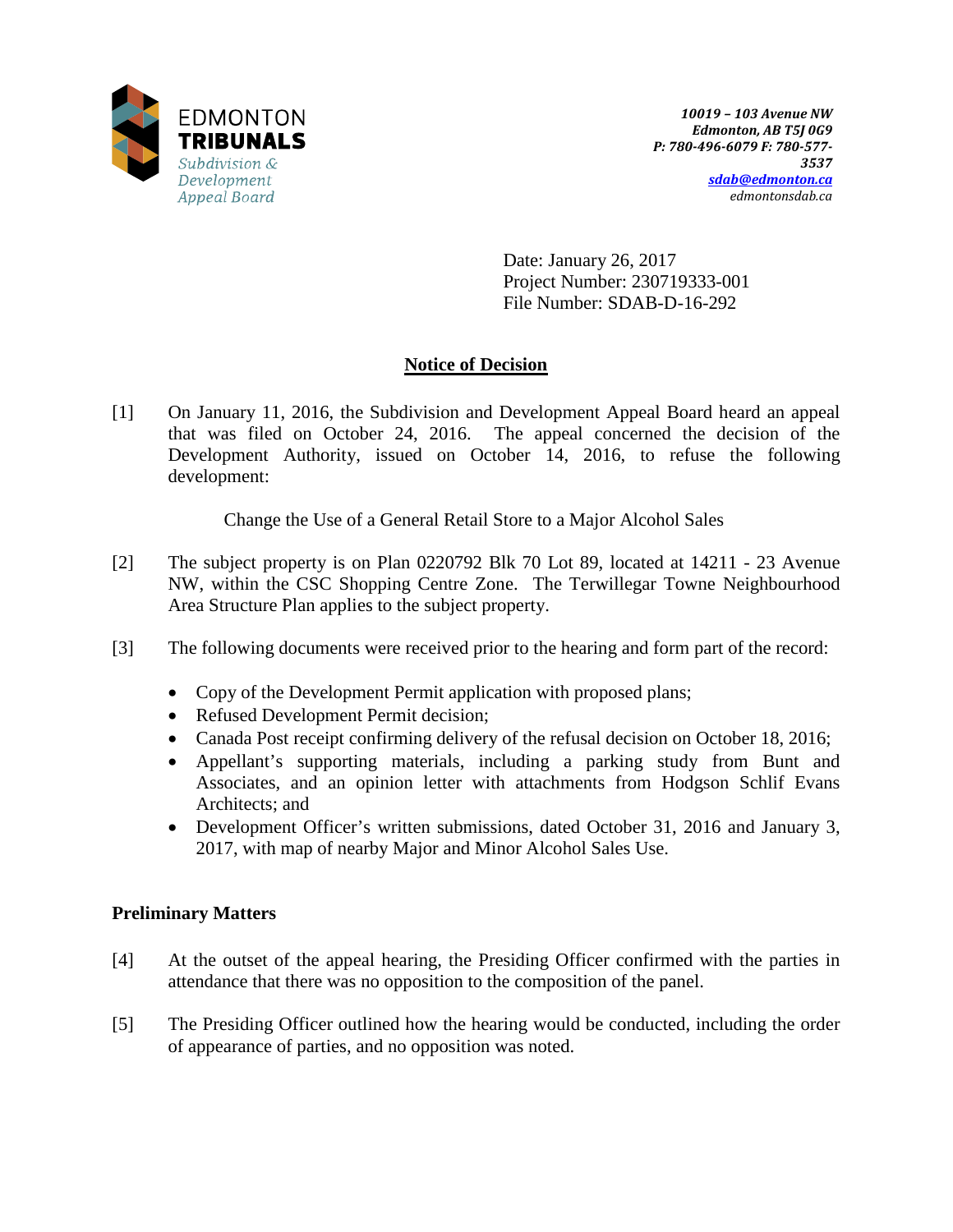[6] The appeal was filed on time, in accordance with Section 686 of the *Municipal Government Act*, RSA 2000, c M-26.

#### **Summary of Hearing**

- *i) Position of the Appellant, Mr. V. Aggarwal*
- [7] Mr. Aggarwal was represented by legal counsel, Mr. J. Murphy.
- [8] The proposed Major Alcohol Sales is located in Southwest Edmonton along 23 Avenue. It is located in a former pet supply store, within a shopping centre of 2.12 hectares. Directly north, across 23 Avenue, is a shopping centre of 2.80 hectares, which was formerly partially occupied by Sobeys, and will be replaced by a fitness centre and a Dollarama. To the east of the subject development is another shopping centre of 3.54 hectares, occupied by a number of businesses including Save-on-Foods and a Liquor Depot. Kitty-corner to the subject development toward the northeast is a shopping centre of 3.05 hectares, occupied by a number of businesses including a wine store.
- [9] With respect to the parking deficiency, Mr. Murphy noted that the proposed development is located in a shopping centre with a mix of businesses. The expectation is that a customer would make use of one parking space while using multiple services located at the Site. He referred to the parking study completed by Bunt and Associates, which identified that there is an approximate 20% minimum hedge for parking on the Site. The parking deficiency is therefore well encompassed by both the 20% parking hedge and the aforementioned anticipated user behavior.
- [10] The Development Officer also identified deficiencies with respect to Crime Prevention Through Environmental Design ("CPTED") criteria under section 85(7), specifically in relation to the rear entryway on the south façade of the building. In this regard, Mr. Murphy referred to the opinion letter from Hodgson Schlif Evans Architects, which expressed the view that the light fixtures provide sufficient lighting that meet the intent of CPTED. Furthermore, the rear entry is not intended for customer use, and very few if any customers would access this door for normal entry/egress.
- [11] Finally, the Development Officer's third reason for refusal that the proposed Major Alcohol Sales is located within 500 metres of another Major or Minor Alcohol Sales Use in contravention of section 85(3) – no longer applies to the proposed development, due to a bylaw amendment passed by City Council on December 12, 2016. As a result of this amendment, section 85(2) now reads as follows:

2. Notwithstanding subsection 85(1), a Major Alcohol Sales or Minor Alcohol Sales may be located less than 500 m from any other Major Alcohol Sales or Minor Alcohol Sales if all the following regulations are met: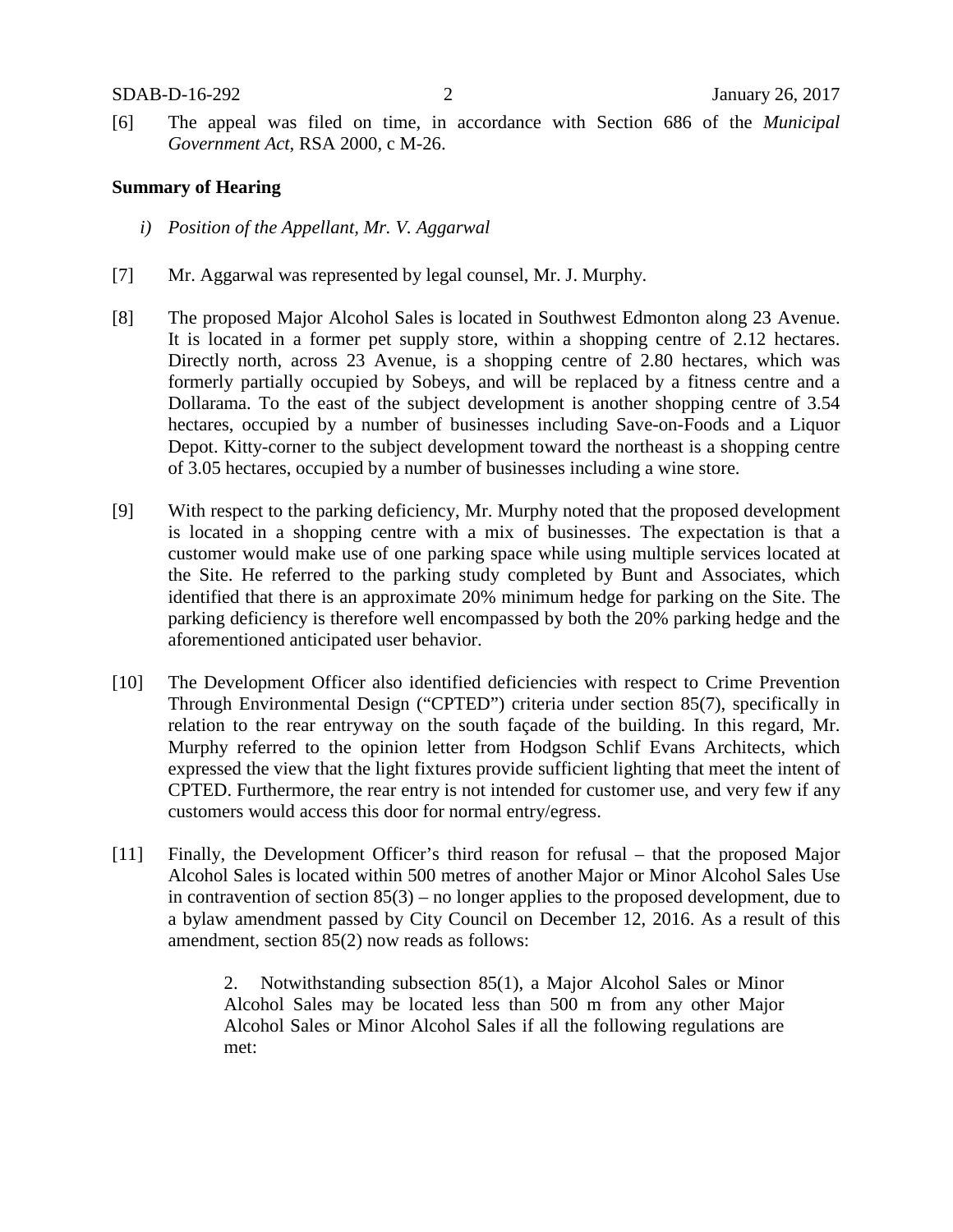a. the Major Alcohol Sales or Minor Alcohol Sales are located on separate Sites;

b. the Major Alcohol Sales or Minor Alcohol Sales are located outside the boundary shown in Appendix 1 to Section 85; and

c. at least one of the Major Alcohol Sales or Minor Alcohol Sales is located on a Site greater than 2.5 ha in size that is zoned CSCa, UVCa, GVC, TCC, DC1, DC2, CSC, CB1, CB2, CHY, CO or CB3.

[12] Mr. Murphy referred to *698114 Alberta Ltd. v Banff (Town)*, 2000 ABCA 237, a decision of the Alberta Court of Appeal, wherein the Court quoted at paragraph 21, with approval, from Professor Laux's *Planning Law and Practice in Alberta* (2nd ed., 1998):

> "…the filing of an application for a permit vests no rights in the applicant", that is rights do not crystallize at the date the application is filed with the municipality. He continues:

> > Thus, if a use amendment rendering the proposed development non-complying is made to the land use bylaw between the date the application is filed and the date that the decision is made, the development authority should apply the amendment and reject the application. The general rule is that the law in force at the time the decision is made is the operative law.

- [13] Mr. Murphy submitted that the amended regulations governing Major Alcohol Sales, including the exemption contemplated under section 85(2), should therefore apply.
- [14] As noted above, the proposed development is located in a separate shopping centre than the Liquor Depot to the east and the wine store to the northeast. Mr. Murphy also reviewed the boundary referenced in Appendix 1 to Section 85, and identified that the proposed development is outside this boundary. Finally, all three Sites with alcohol sales – including the proposed Major Alcohol Sales Use – are located on Sites greater than 2.5 hectares in size, and all are zoned CSC Commercial Shopping Centre Zone.
- [15] As the proposed development meets all three criteria set out in the amended section 85(2), and seeing as both the parking study and the letter from Hodgson Schlif and Evans Architects have addressed the Development Officer's concerns pertaining to parking and CPTED, it is apparent that the proposed development will not interfere with the amenities of the neighbourhood, nor materially interfere with or affect the use, enjoyment or value of neighbouring parcels of land. As such, the Board should allow the appeal and grant the development.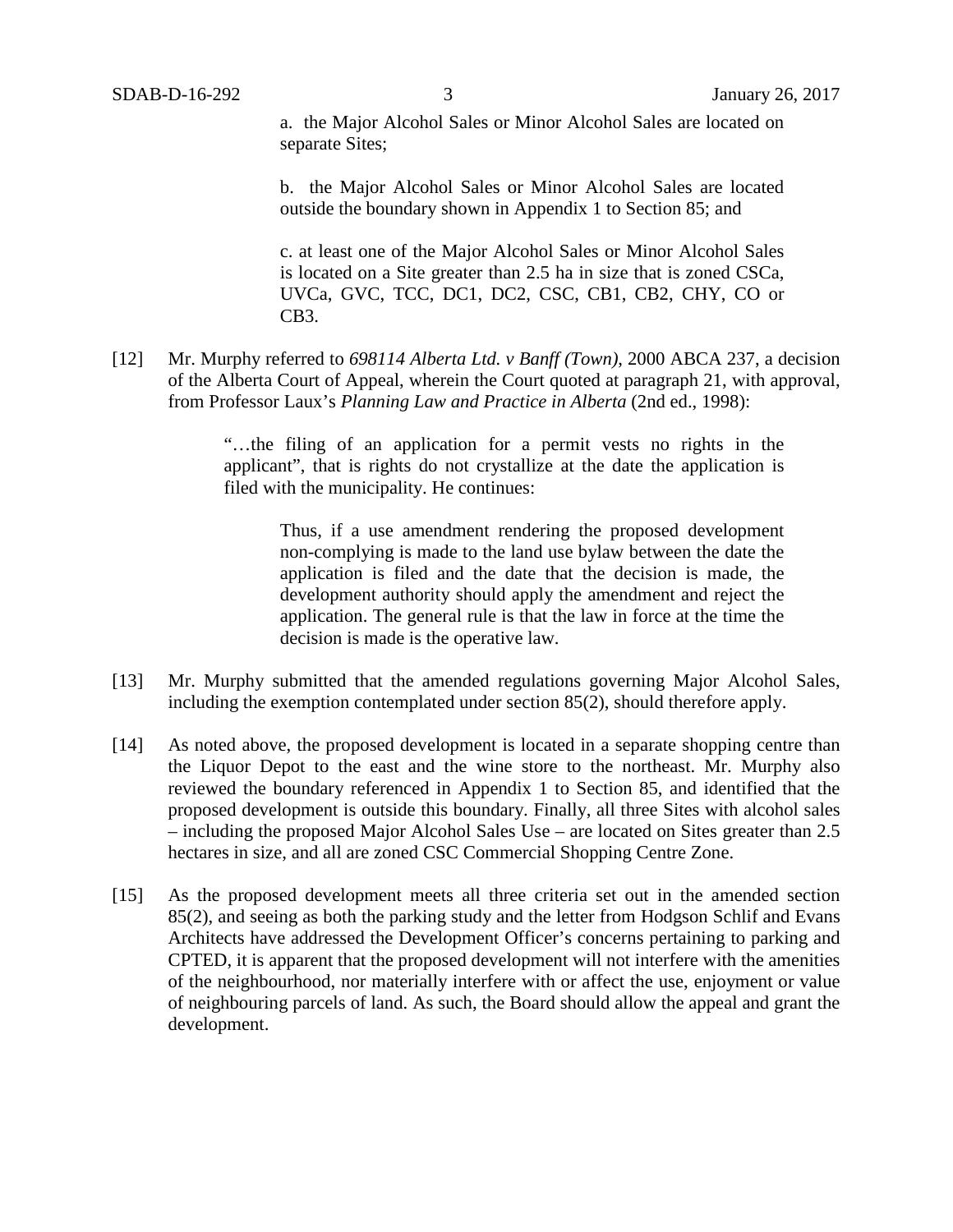- [16] Upon questioning by the Board, Mr. Murphy clarified that although the rear parking spaces are public parking, they are rarely used by the public. In addition, the rear doorway is locked, and prevents entry by anyone who is not an employee with a key. As shown in the pictures attached to the Architect's letter, the area is well-lit.
	- *ii) Position of the Development Authority*
- [17] The Development Authority was represented by Mr. C. Chan.
- [18] Mr. Chan stated that following the recent amendment to section 85, the Applicant would likely receive an approved permit if his application was filed today. Mr. Chan agreed with the Appellant that the amended section 85 applies, and that the proposed development fulfills all three criteria set out in subsections 85(23)(a) to (c).
- [19] Regarding the parking deficiency, Mr. Chan explained that the parking study was circulated to the City's Transportation department. However, he received no feedback, which would typically indicate that the Transportation department had no concerns with respect to the parking deficiency.
- [20] Finally, the concerns about CPTED noted in his reasons for refusal have been satisfied, based on the information provided in the Architect's opinion letter. That being said, should the Board approve the development, he would prefer that the permit be conditional upon the rear door not be used by customers, and that it be made available to customers only for emergency egress.

#### *iii) Rebuttal of the Appellant*

- [21] Mr. Murphy confirmed that Bunt and Associates had circulated the parking study to the City's Transportation department and received no response.
- [22] Regarding the Development Officer's suggested condition, Mr. Murphy stated that the rear entrance should still be made available for employee access. However, a condition restricting customer access would be acceptable, as liquor stores generally do not want customers to enter or exit their stores through the rear entrance.

#### **Decision**

[23] The appeal is ALLOWED and the decision of the Development Authority is REVOKED. The development is GRANTED as applied for to the Development Authority, subject to the following CONDITIONS: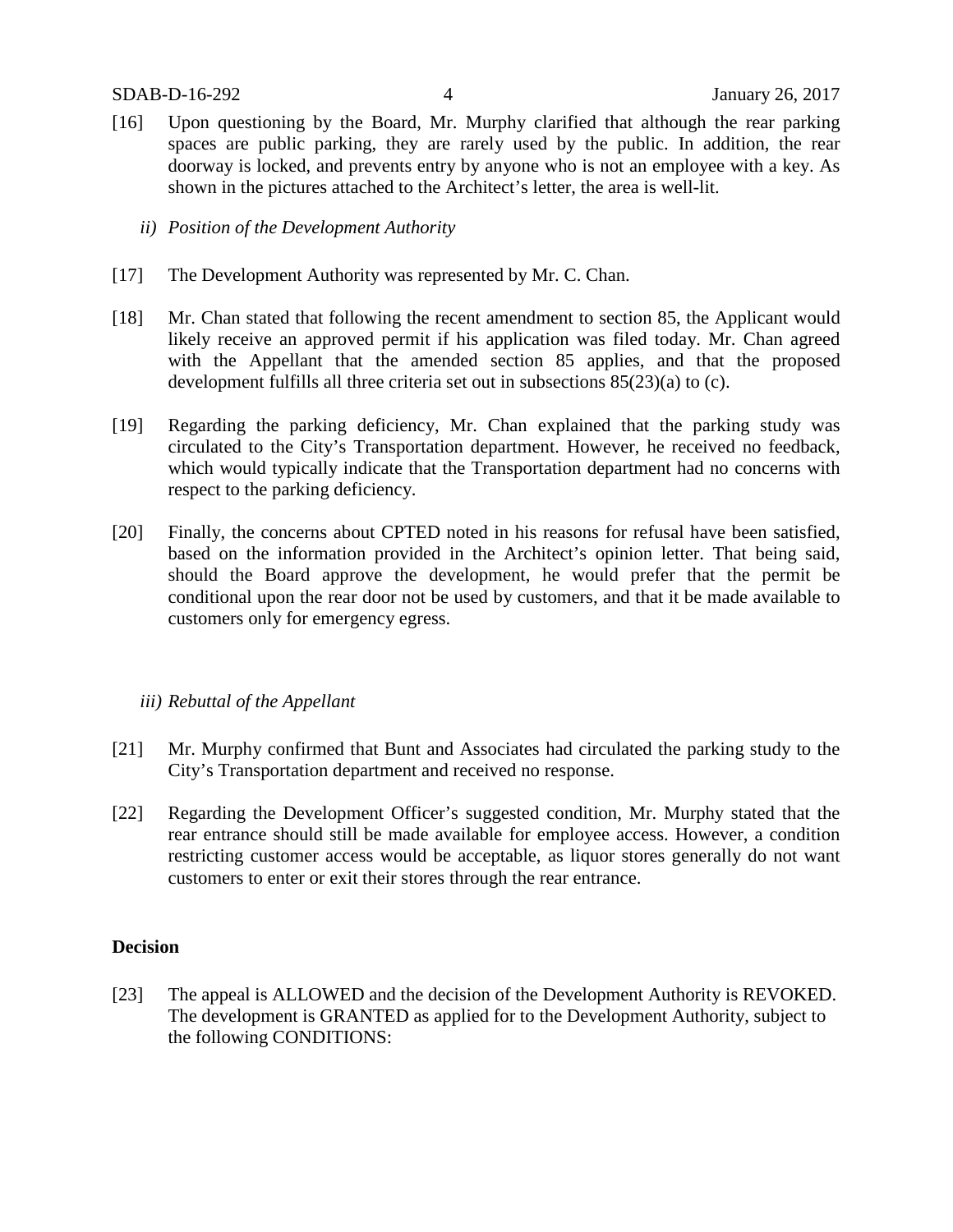- 1) Any outdoor lighting for any development shall be located and arranged so that no direct rays of light are directed at any adjoining properties, or interfere with the effectiveness of any traffic control devices. (Reference Section 51)
- 2) The rear access door located on the south façade of the subject building shall not be used for customer entry or egress, except in the case of emergency.
- [24] In granting the development, the following VARIANCES to the *Edmonton Zoning Bylaw* are allowed:
	- 1) Section 54.2 is relaxed to permit a deficiency of 33.8 (34) parking spaces for a total of 252 parking spaces for the Site, instead of the required 218 parking spaces.

### **Advisements:**

- 1) This Development Permit is not a Business Licence. A separate application must be made for a Business Licence.
- 2) Signs require separate Development Applications.
- 3) A Building Permit is Required for any construction or change in use of a building. For a building permit, and prior to the Plans Examination review, you require construction drawings and the payment of fees. Please contact the 311 Call Centre for further information.
- 4) The City of Edmonton does not conduct independent environmental checks of land within the City. If you are concerned about the suitability of this property for any purpose, you should conduct your own tests and reviews. The City of Edmonton, in issuing this Development Permit, makes no representations and offers no warranties as to the suitability of the property for any purpose or as to the presence or absence of any environmental contaminants on the property.
- 5) An approved Development Permit means that the proposed development has been reviewed only against the provisions of the Edmonton Zoning Bylaw. It does not remove obligations to conform with other legislation, bylaws or land title instruments such as the Municipal Government Act, the ERCB Directive 079, the Edmonton Safety Codes Permit Bylaw or any caveats, covenants or easements that might be attached to the Site

#### **Reasons for Decision**

- [25] Major Alcohol Sales is a Permitted Use in the CSC Shopping Centre Zone.
- [26] As the proposed development is a Permitted Use, the only issue before this Board is whether the proposed application complies with the applicable development regulations, and if not, whether a variance to any of those regulations should be granted.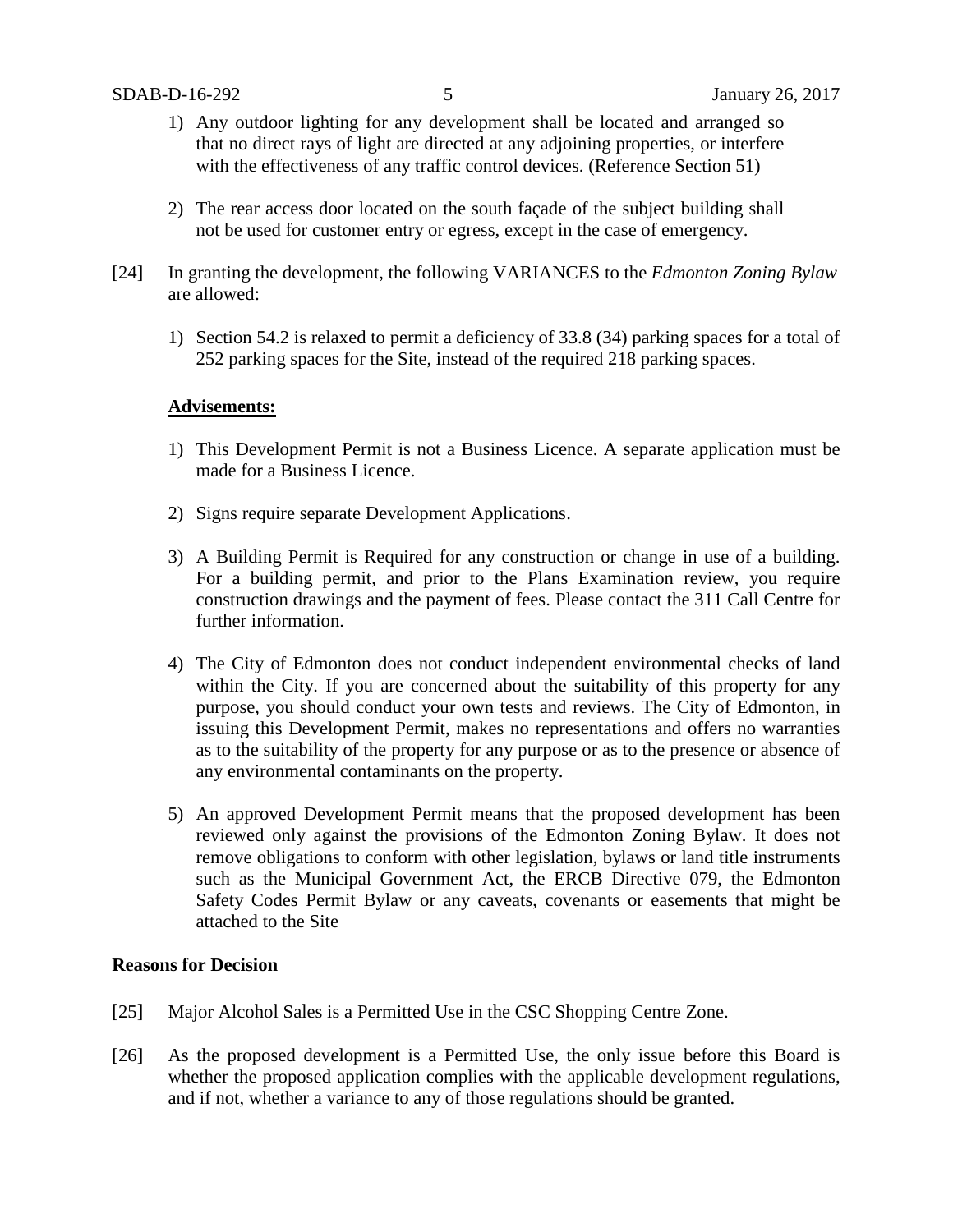- [27] Section 85 of the *Edmonton Zoning Bylaw* was amended on December 12, 2016. As a result of that amendment, the application is compliant with the locational criteria set out in section 85(2). This was accepted by both the Applicant-Appellant and the Development Authority.
- [28] However, two issues remain: first, the proposed development remains non-compliant with respect to Crime Prevention Through Environmental Design ("CPTED") criteria; and second, parking deficiencies remain.
- [29] Regarding CPTED, subsections 85(12)(d) and (e) were at issue before the Board.
- [30] The first of these criteria involved insufficient information before the Development Officer with respect to determining whether there was adequate illumination and exterior lighting for the development. This concern has been addressed by the Appellant through the submission of expert evidence from Hodgson Schlif Evans Architect Inc., which issued a report setting out the illumination plan for the development.
- [31] Although this report was unavailable to the Development Officer during his initial review, he was provided an opportunity to study this information prior to the appeal hearing. As a result, the Development Officer submitted revised submissions, expressing agreement with the expert report that there was indeed sufficient illumination for the proposed development.
- [32] The second of the CPTED criteria at issue before this Board dealt with the man door located on the south façade of the proposed development. CPTED requires customers to access the store from "a store front that is visible from the street, other than a Lane, shopping centre parking lot or a mall access…" To address this concern, the Board has placed a condition on this permit, requiring that the rear door on the south façade *not* be used as a customer entrance or exit, except in the case of emergency. By placing this condition on the permit, the development will comply with all CPTED criteria as set out under subsection 85(12).
- [33] The final issue is the parking deficiency presented by the proposed development, which increases the parking requirement from by five parking spaces, resulting in a total Site deficiency of 33.8 (34) parking spaces for the entire shopping centre. As a result, a variance to the parking regulations under section 54.2 is required. The Board has granted this variance for the following reasons:
	- a) The Applicant obtained a parking study prepared by Bunt and Associates. The conclusion of the study, which the Board accepts, is that the increase in the parking variance from 29 to 34 spaces will not have a negative impact on the entire shopping centre Site, as the parking demands associated with the proposed liquor store can be accommodated on this Site during peak periods of parking demand.
	- b) The Development Officer confirmed that he had forwarded the parking study to the Transportation Department of the City of Edmonton, and that he received no reply or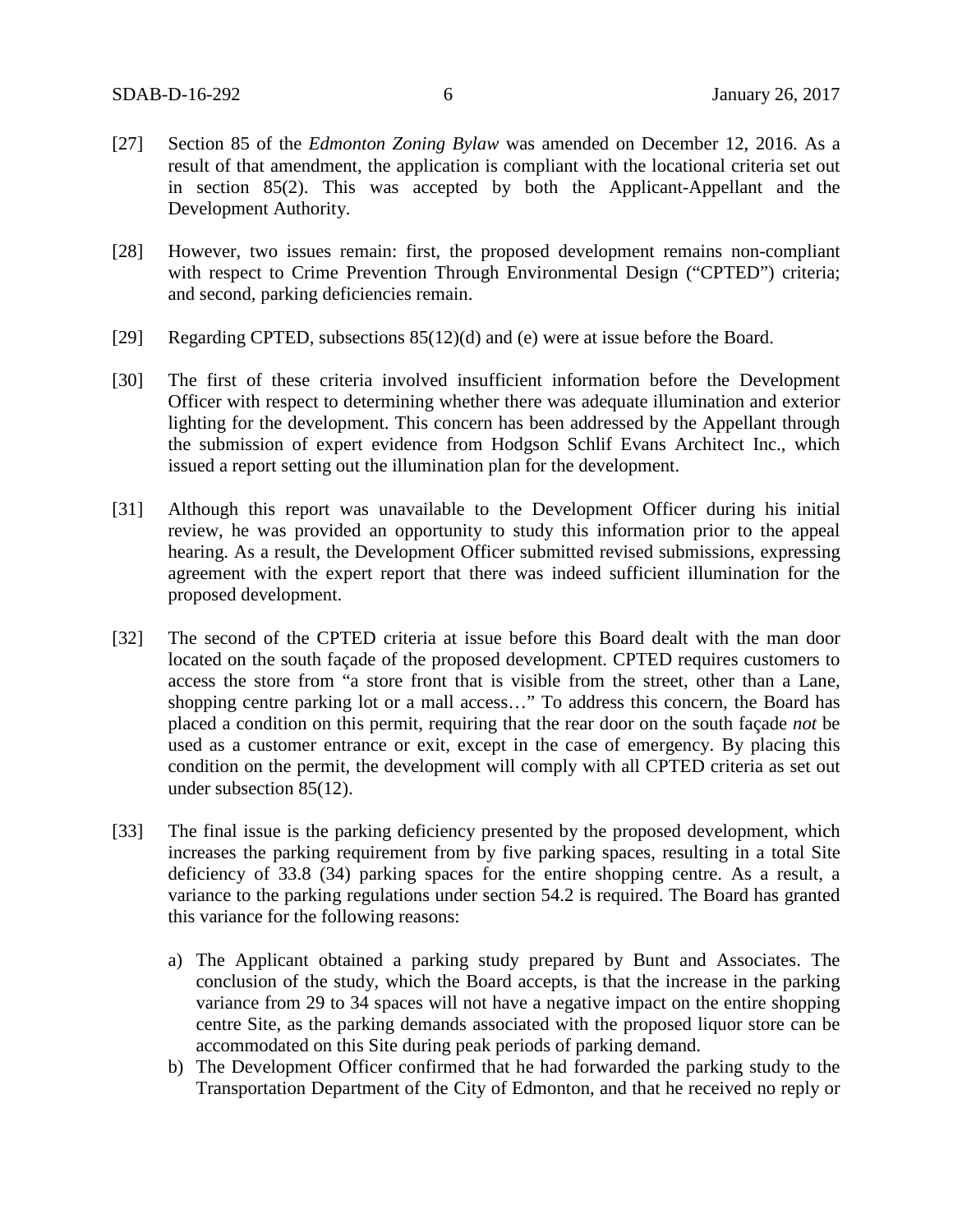opposition from the Department by the set deadline. As a result, the Development Officer did not have concerns with the requested parking variance.

[34] For the above reasons, the Board concludes that granting the required variance to section 54.2, thereby increasing the parking deficiency by five spaces, resulting in a total Site deficiency of 34 parking spaces, will not unduly interfere with the amenities of the neighbourhood, nor materially interfere with or affect the use, enjoyment or value of neighbouring parcels of land. The appeal is allowed.

> Mr. I. Wachowicz, Chair Subdivision and Development Appeal Board

Board Members In Attendance: B. Gibson; A. Bolstad; N. Hack; C. Weremczuk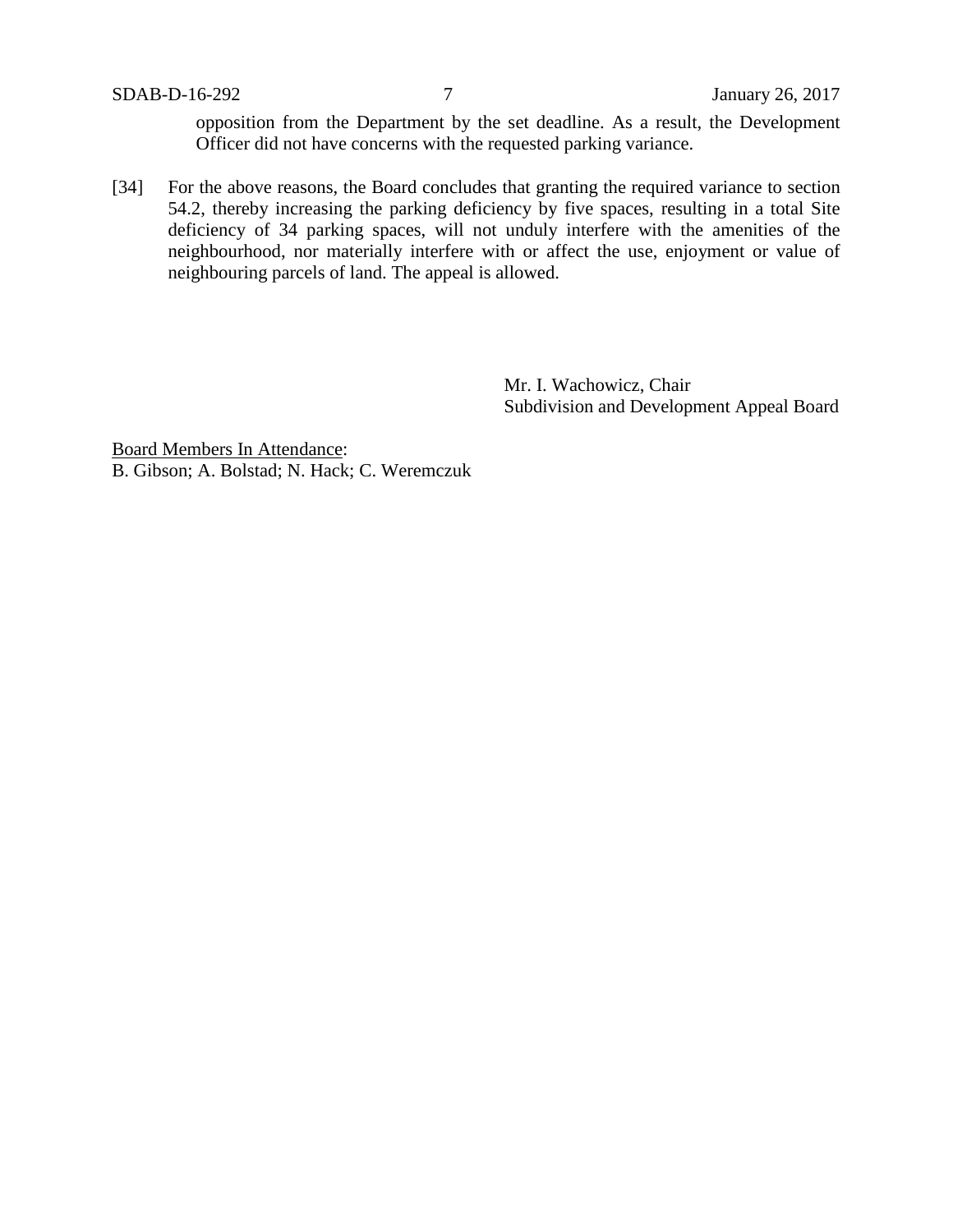### **Important Information for the Applicant/Appellant**

- 1. This is not a Building Permit. A Building Permit must be obtained separately from the Sustainable Development Department, located on the  $5<sup>th</sup>$  Floor, 10250 – 101 Street, Edmonton.
- 2. Obtaining a Development Permit does not relieve you from complying with:
	- a) the requirements of the *Edmonton Zoning Bylaw*, insofar as those requirements have not been relaxed or varied by a decision of the Subdivision and Development Appeal Board,
	- b) the requirements of the *Alberta Safety Codes Act*,
	- c) the *Alberta Regulation 204/207 – Safety Codes Act – Permit Regulation*,
	- d) the requirements of any other appropriate federal, provincial or municipal legislation,
	- e) the conditions of any caveat, covenant, easement or other instrument affecting a building or land.
- 3. When an application for a Development Permit has been approved by the Subdivision and Development Appeal Board, it shall not be valid unless and until any conditions of approval, save those of a continuing nature, have been fulfilled.
- 4. A Development Permit will expire in accordance to the provisions of Section 22 of the *Edmonton Zoning Bylaw, Bylaw 12800*, as amended.
- 5. This decision may be appealed to the Alberta Court of Appeal on a question of law or jurisdiction under Section 688 of the *Municipal Government Act*, RSA 2000, c M-26. If the Subdivision and Development Appeal Board is served with notice of an application for leave to appeal its decision, such notice shall operate to suspend the Development Permit.
- 6. When a decision on a Development Permit application has been rendered by the Subdivision and Development Appeal Board, the enforcement of that decision is carried out by the Sustainable Development Department, located on the 5th Floor, 10250 – 101 Street, Edmonton.

*NOTE: The City of Edmonton does not conduct independent environmental checks of land within the City. If you are concerned about the stability of this property for any purpose, you should conduct your own tests and reviews. The City of Edmonton, when issuing a development permit, makes no representations and offers no warranties as to the suitability of the property for any purpose or as to the presence or absence of any environmental contaminants on the property.*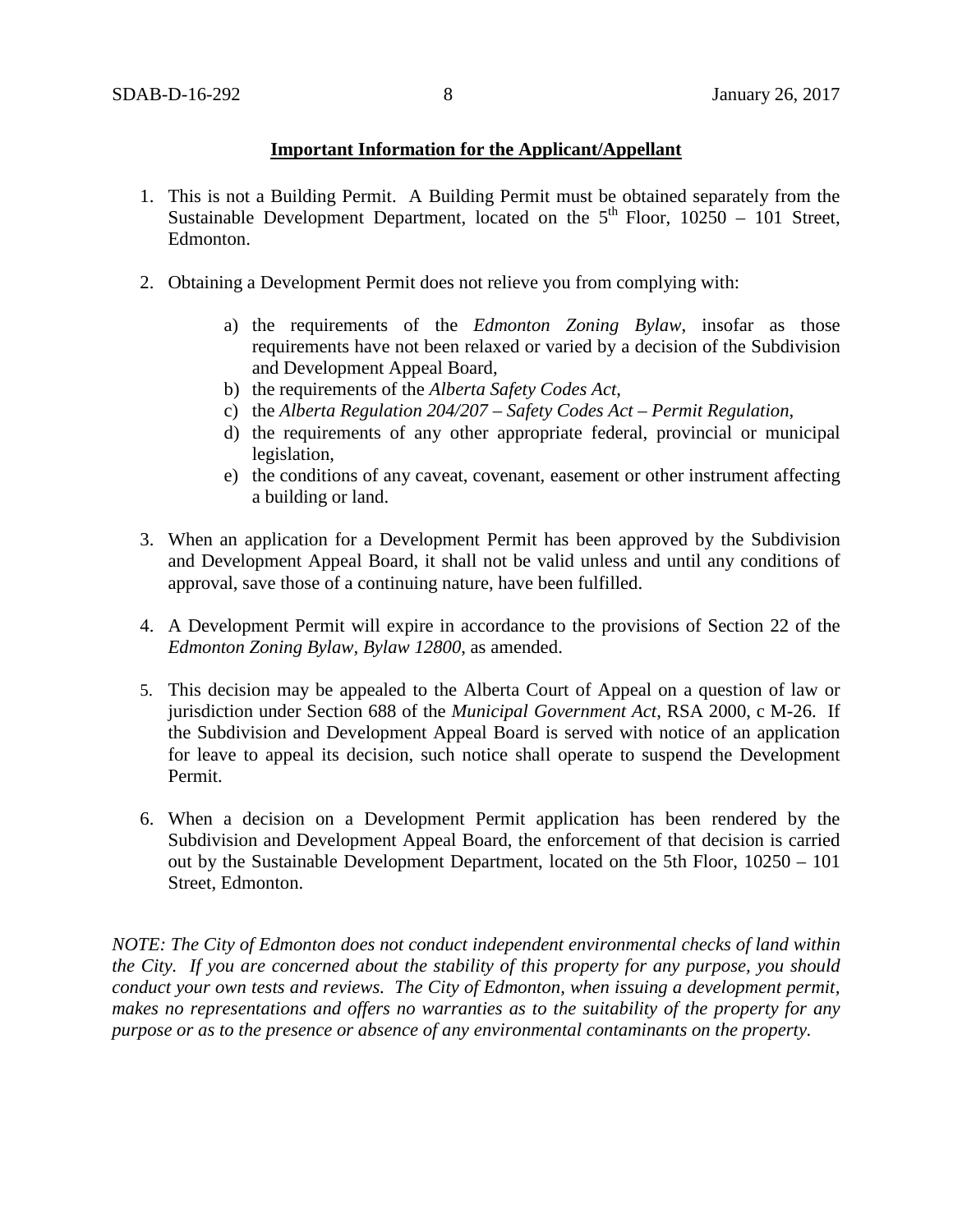

Date: January 26, 2017 Project Number: 184079601-001 File Number: SDAB-D-17-004

# **Notice of Decision**

[1] On January 11, 2017, the Subdivision and Development Appeal Board heard an appeal that was filed on December 14, 2016. The appeal concerned the decision of the Development Authority, issued on December 6, 2016, to approve the following development:

> Construct 5 Dwellings of Apartment Housing and to demolish the existing Single Detached House

- [2] The subject property is on Plan I23 Blk 139 Lot 5, located at 10916 University Avenue NW, within the RA7 Low Rise Apartment Zone. The Medium Scale Residential Infill Overlay and 109 Street Corridor Area Redevelopment Plan apply to the subject property.
- [3] The following documents were received prior to the hearing and form part of the record:
	- Copy of the Development Permit application with plans;
	- Approved Development Permit decision;
	- Correspondence from Sustainable Development Urban Transportation Planning, Drainage Planning and Engineering, Fire Rescue Services, and City Wide Planning Services;
	- Letter from the Edmonton Design Committee;
	- Development Officer's written submissions, dated January 4, 2017;
	- Respondent-Applicant's community consultation summary and written submissions regarding the requested variances;
	- Respondent-Applicant's supporting materials; and
	- One online response in opposition to the development.

### **Preliminary Matters**

[4] At the outset of the appeal hearing, the Presiding Officer confirmed with the parties in attendance that there was no opposition to the composition of the panel.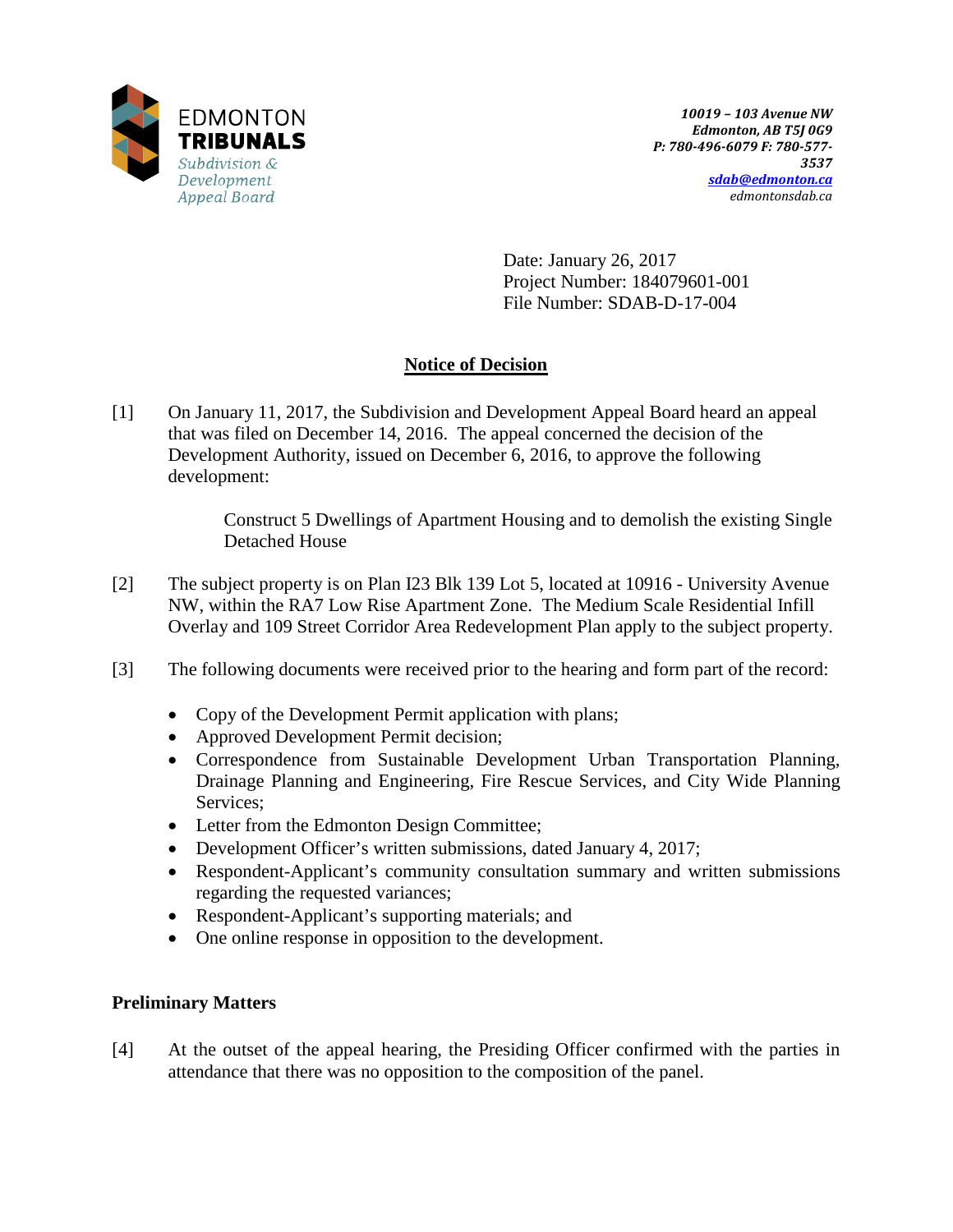- [5] The Presiding Officer outlined how the hearing would be conducted, including the order of appearance of parties, and no opposition was noted.
- [6] The appeal was filed on time, in accordance with Section 686 of *the Municipal Government Act*, RSA 2000, c M-26.

### **Summary of Hearing**

- *i) Position of the Appellant, Mr. R. Nelson*
- [7] Mr. Nelson stated that given the subject lot size, the required variances are not justifiable. With only three parking spaces allocated between the five proposed Dwellings, and considering the potential for each Dwelling to be occupied by two people with two cars, the parking deficiency could result in up to seven additional vehicles parked on an already-crowded street.
- [8] Upon questioning by the Board, Mr. Nelson clarified that his main concern is with the impact upon on-street parking. He noted that although the Applicant has suggested that tenants will likely use alternative transportation such as bicycles, there is no requirement for tenants to do so.
- [9] Mr. Nelson explained that he purchased his property in 2003 and that he lives about two doors west of the subject development. University Avenue is a narrow street, and cannot support parking on both sides. As a result, parking on the north side of the Avenue is prohibited. He owns three cars, and although he has a three car garage, there have been times where he has had to park one of his vehicles on the street so that he can work in his garage. In those instances, he has sometimes had to find parking on another street further away.
- [10] He also spoke with some neighbours in the community who opposed the development. However, he did not speak with the Community League.
	- *ii) Position of the Development Authority*
- [11] The Development Authority was represented by Mr. A. McLellan.
- [12] Mr. McLellan explained that the proposed development and the parking deficiency had been circulated to the Transportation Department, who advised that due to the proximity to 109 Street and transit routes, and with the general location being very walkable with easy cycling, there are options for transportation.
- [13] He acknowledged the concerns of the Appellant, but clarified that the focus is on the offstreet parking requirements, as on-street parking cannot be used to satisfy the parking requirements under the bylaw. In his review, he considered that the proposed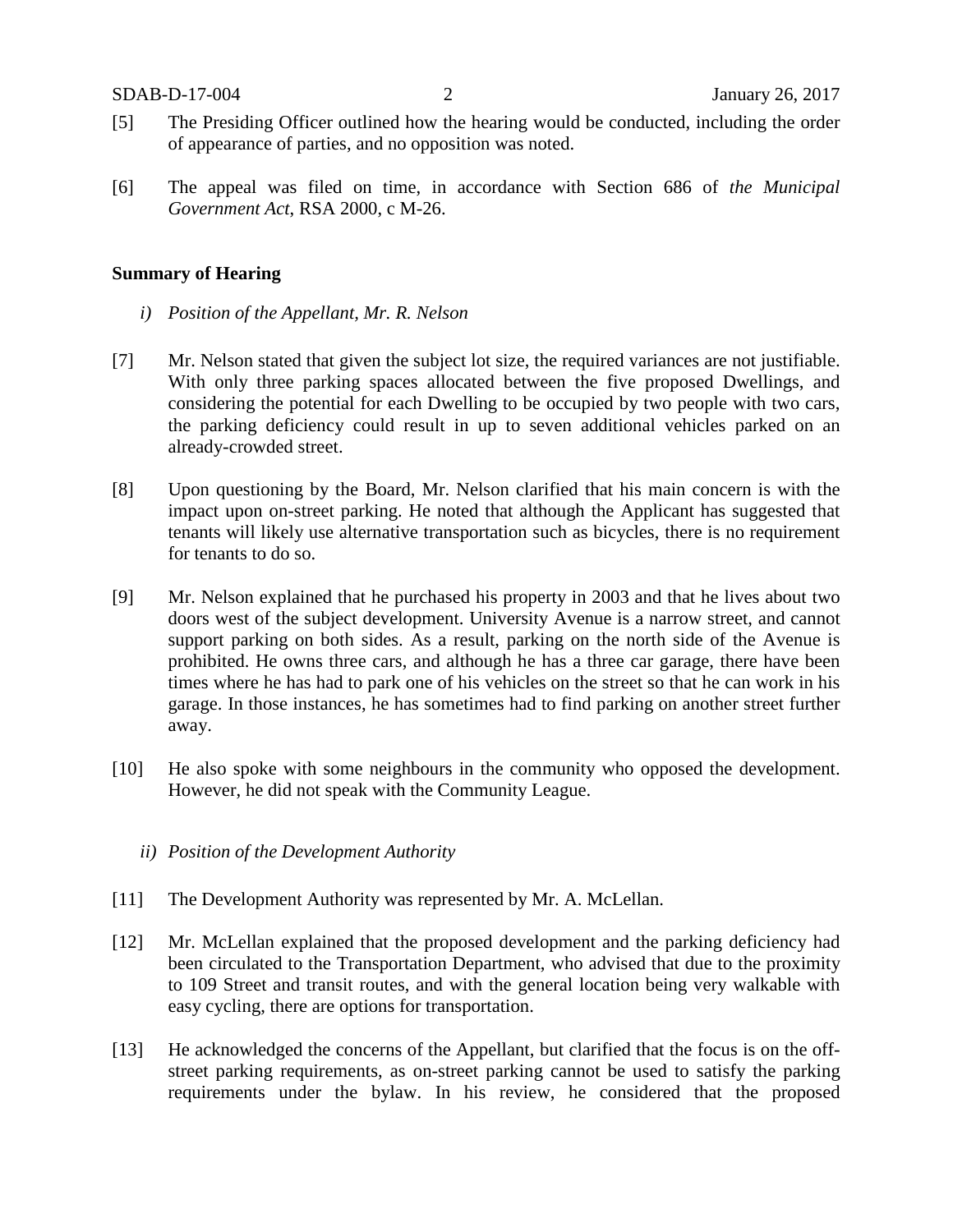development is located within 100 metres of a Transit Avenue (109 Street), it can be characterized as a Transit Oriented Development ("TOD"). As such, only one visitor parking is required per seven Dwellings. The total required off-street parking is therefore five parking spaces, and the development proposes three parking spaces. In his view, given the proximity to a Transit Avenue and the advice of the Transportation Department with respect to available alternative transportation options – including the walkability and available bicycle routes – the parking variance was appropriate.

- [14] Furthermore, due to the community consultation process, the Applicant was able to provide more information regarding plans for transportation. It was his understanding that the Applicant intends to market the development to University students and professionals working in the area, who would likely walk, bike, or bus to work or school. These plans were in line with the advice from the Transportation Department. Upon questioning by the Board, Mr. McLellan confirmed that the community consultation results were mixed, with the majority expressing some concerns with one or more of the potential variances. He would estimate that around 60% to 70% of respondents expressed concerns about the development. The Community League did not provide feedback.
- [15] Mr. McLellan also explained that it is not uncommon to find areas of the City where less than one parking space is required for an individual Dwelling. Though the subject property is not located in one of these communities, factors such as the aforementioned 109 Street and the walkability of the community would make it appropriate to grant the parking variance.
- [16] Mr. McLellan acknowledged that the subject Site is smaller than what is required for Apartment Housing by the RA7 Zone. However, the entire purpose of the RA7 Zone is to provide for low rise apartment housing, yet due to the unique lot size, variances would be required for any apartment housing developed on that Site. Notwithstanding the unique lot size and required variances, the development meets the stated purpose of the RA7 Zone, meets the density regulations for the Zone, and the design elements mitigate the potential impacts upon neighbouring properties.
- [17] Upon questioning by the Board, Mr. McLellan explained that it was his understanding that the original proposal for 12 units was initially part of a rezoning application for both the subject property and the immediately adjacent property to the west. However, due to pre-development application consultation, the Applicant decided not to proceed with the rezoning.
- [18] During the review stage, Mr. McLellan did consider whether a development for three units would have been more appropriate. However, from his experience, a reduction in the number of units would likely increase the number of bedrooms per unit, resulting in a similar impact upon the parking requirements.
	- *iii) Position of the Respondent, BM Homes*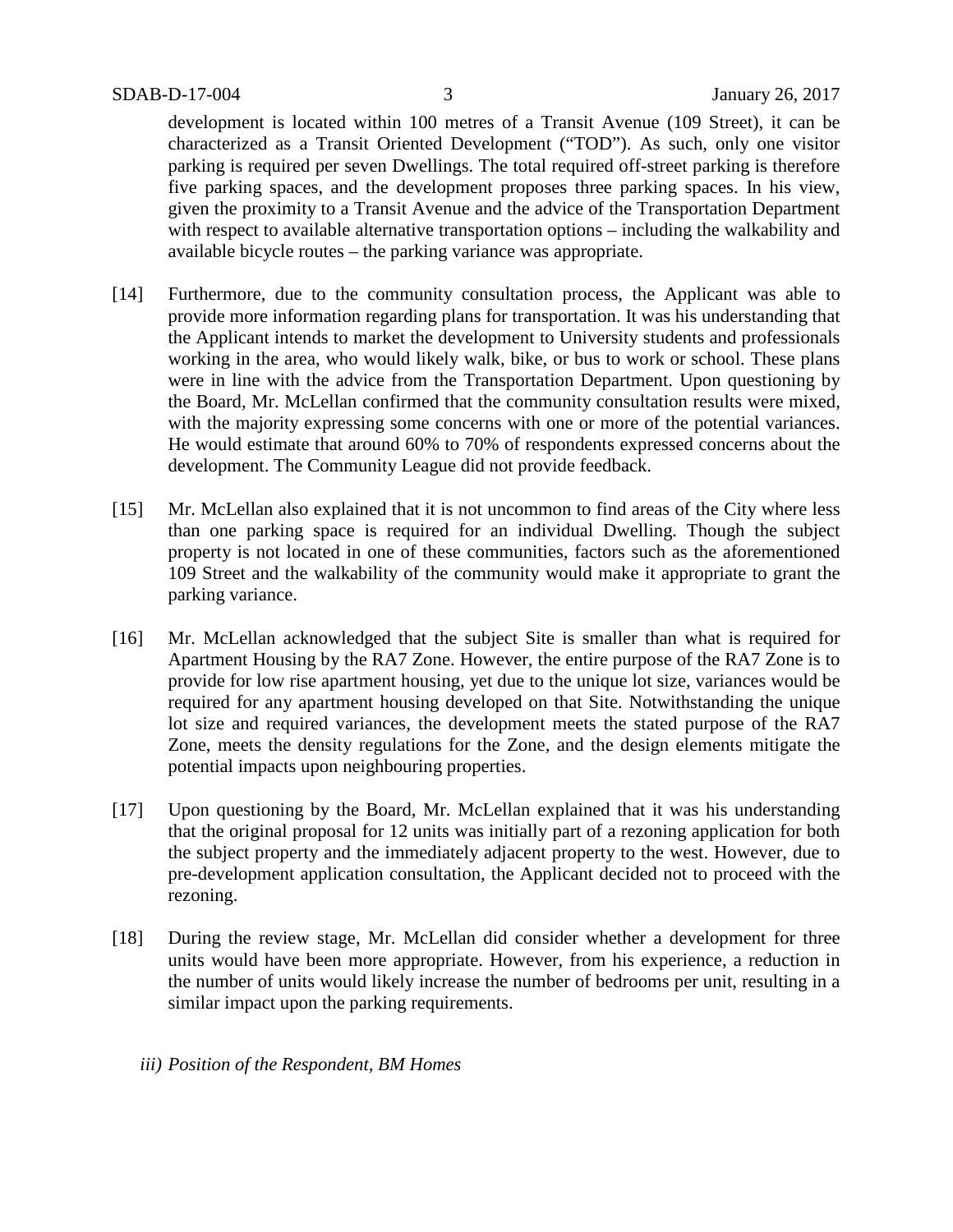SDAB-D-17-004 4 January 26, 2017

- [19] The Respondent was represented by legal counsel, Mr. K. Haldane.
- [20] Mr. Haldane explained that although there appear to be a number of deficiencies, they are essentially due to size variances which arise from the unique size of the Site. Referring to Tab 12 of the Respondent's Supporting Materials, Mr. Haldane noted that the subject development is the last lot in the RA7 Zone along University Avenue before the area transitions into the RF3 Small Scale Infill Development Zone to the west. The subject development is further isolated from the rest of the RA7 Zone by the semi-detached development located on the immediately adjacent lot to the east.
- [21] The result is that the Applicant is left with a small lot approximately half the size of what the underlying zone requires, in a zone that is explicitly intended for Low Rise Apartments, and in which Low Rise Apartments are a Permitted Use. As a result, size variances will be required for any development occurring on the Site, regardless of what type of development is proposed. Mr. Haldane clarified that the Applicant does not own the semi-detached development to the east.
- [22] Outside of the size-related variances, the remaining deficiencies relate to parking and design.
- [23] Regarding the parking variances, the Municipal Development Plan ("MDP") encourages development in mature neighbourhoods where there is established infrastructure, reducing the reliance upon private vehicles. Referring to Tab 11 of the Respondent's Supporting Materials, Mr. Haldane noted that according to the City of Edmonton SLIM Maps, there are a number of bike routes and bus routes in the area. The proposed development is intended to be rented to students, who will be busing or biking to school. As such, it would be appropriate to grant the parking variances.
- [24] The Respondent acknowledged the concerns of the Appellant regarding on-street parking. However, the ultimate test for the Board is whether the parking variance will impact the use, enjoyment and value of neighbouring properties, and whether there would be a material impact upon the amenities of the neighbourhood. Mr. Haldane submitted that there would be no such impact, as on-street parking is not an amenity that is enjoyed by this neighbourhood: potential buyers know that on-street parking is in demand, and therefore, have no expectation that on-street parking will be available should they choose to purchase a property in the area. Further, each unit is approximately 500 square feet, intended to be occupied by one person, which should mitigate the Appellant's concerns about each unit requiring two parking spaces.
- [25] In effect, prospective tenants who own vehicles will be deterred from renting the units for two reasons: first, as already mentioned, the existing on-street parking stresses will discourage individuals who own cars from renting the subject property; second, even if such individuals were interested, they would recognize that they will be part of the neighbourhood competition for on-street parking. The reality is that in this neighbourhood, demand for on-street parking exceeds supply, and tenants who own vehicles will simply have to try their luck.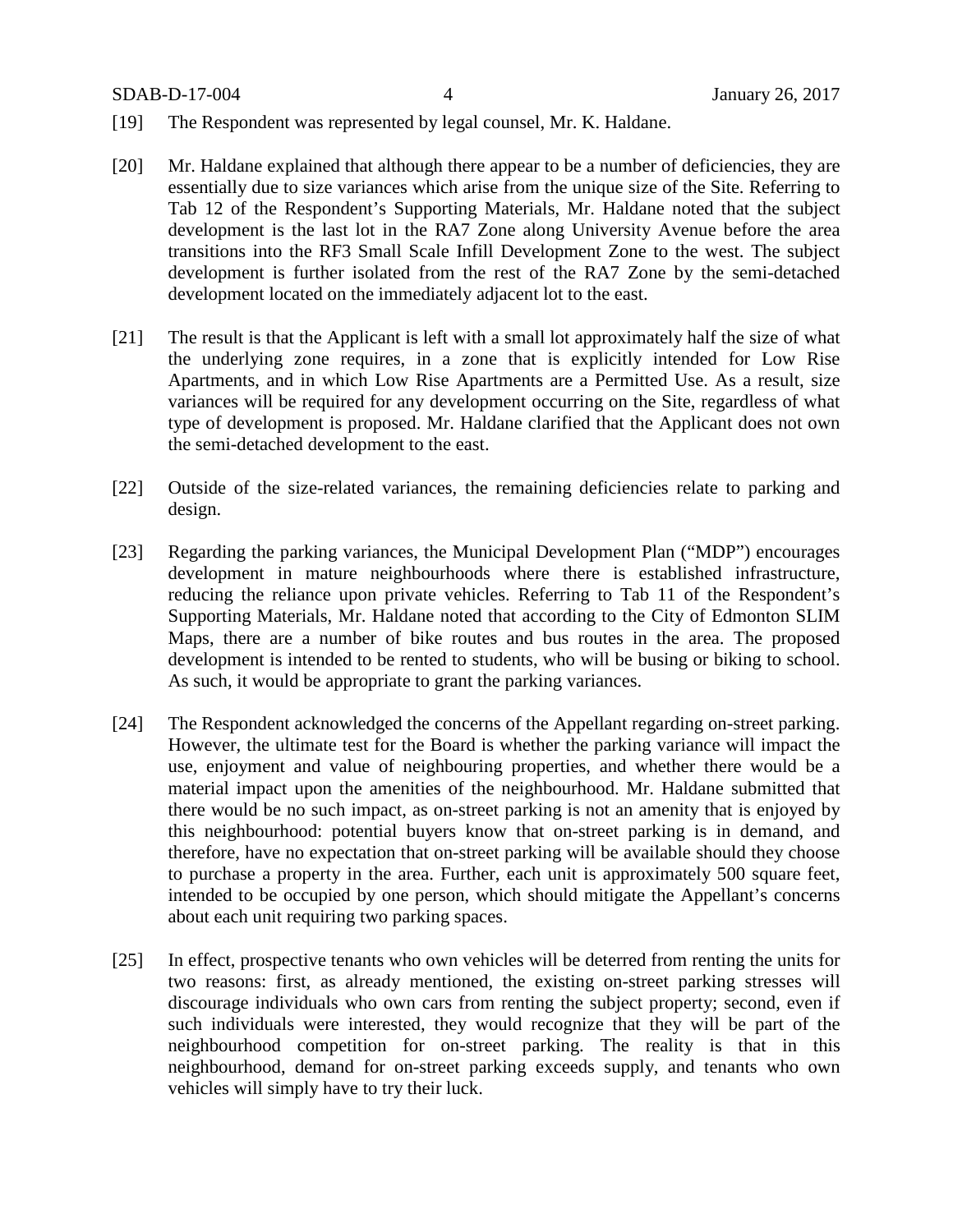- [26] Upon questioning by the Board, Mr. Haldane stated that the off-street parking space allocation will likely operate on a "first come, first served" basis. One stall will be designated for visitor parking, and the remaining two stalls for tenant use.
- [27] Regarding the design-related variances, the 109 Street Corridor Area Redevelopment Plan (the "ARP") applies to the subject development. All developments within the ARP are subject to oversight from the Edmonton Design Committee. The concerns identified by said Committee have been addressed by the Applicant, such that the development now has the support of the Committee.
- [28] Referring to Tab 10, Mr. Haldane also provided a summary of the community consultation conducted by the Applicant. Within the 60 metre notification area, the Applicant was able to get in touch with nine property owners: four expressed concerns, and five were in support of the development.
- [29] Upon questioning by the Board regarding alternative development options for the subject Site, Mr. Haldane explained that noted that the subject development is a for a Permitted Use, whereas other developments such as Single Detached Housing or Semi-Detached Housing are Discretionary Uses in this Zone. Although the Applicant could theoretically obtain a Discretionary Use permit for a Single Detached House or a Semi-Detached House, such developments would not meet the purpose of the RA7 Zone, nor the MDP goals.
- [30] Practically speaking, variances would be required for any development on this Site, regardless of the type of development. In this case, the reality is that if the Applicant is required to reduce the number of Dwellings, then some form of multi-occupant unit will result.
- [31] Upon further questioning by the Board, Mr. Haldane submitted Exhibit "A", a digital rendering of the proposed development. He identified signage which would be moved to the south face of the building, though the rendering shows the sign located on the west façade. It was his understanding that the Edmonton Design Committee would have given consideration to the location of the windows during its review, as the Committee's mandate is to canvas the entirety of a proposed design.
	- *iv) Rebuttal of the Appellant*
- [32] Mr. Nelson referred the Board to Tab 11 of the Respondent's Supporting Materials, and noted that notwithstanding the map which shows a number of bike routes in the area, there are no actual reserved bike lanes.

### **Decision**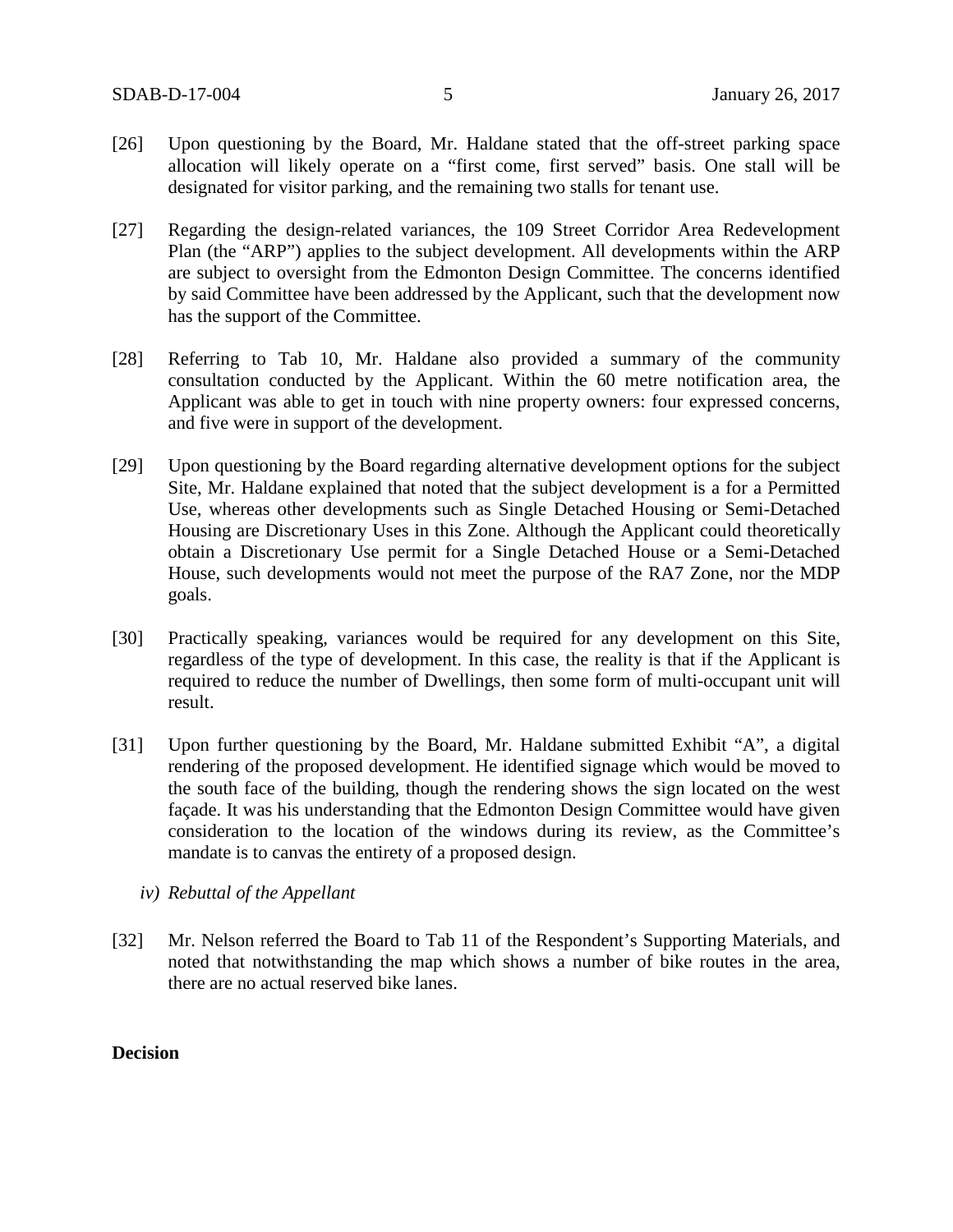- [33] The appeal is DENIED and the decision of the Development Authority is CONFIRMED. The development is GRANTED as applied for to the Development Authority, subject to the CONDITIONS as set out in Permit Number 184079601-001, issued by the Development Authority on December 6, 2016.
- [34] In granting this development, the following VARIANCES to the *Edmonton Zoning Bylaw* are allowed:
	- 1) Section 210.4(2) is relaxed to permit a Site Area of 458 square metres instead of the required 800 square metres.
	- 2) Section 210.4(3) is relaxed to permit a Site Width of 10.06 metres instead of the required 20.0 metres.
	- 3) Section 823.3(1)(d) is relaxed to permit a Reduced Side Setback of 2.0 metres instead of the required 3.0 metres to the property line shared with **10920 University Avenue NW** and **10912 University Avenue NW.**
	- 4) Section 48.2(1) is relaxed to permit the distance from the Principal Living Room Window to the property line shared with 10920 University Avenue NW to be 2.0 metres instead of the required 7.5 metres.
	- 5) Section 823.3(1)(d) is relaxed to permit the distance from the Habitable Room windows to the property line shared with 10912 University Avenue NW to be 2.0 metres instead of 3.0 metres.
	- 6) Section 823.3(3)(a) is waived to allow a communal outdoor Amenity Area of approximately 30 square metres in place of the required Private Outdoor Amenity Area.
	- 7) Section 823.3(2)(c) is waived to permit the main entrance to be located on the side façade of the building rather than the front.
	- 8) Section 823.3(2)(a) is waived such that none of the ground Storey Apartment Dwellings adjacent to the public roadway will require private exterior entrances that front onto the roadway. The development is permitted to have only one shared entrance for the building.
	- 9) Section 54.2 Schedule  $1(A)(1)$  is relaxed to permit a total of three on-Site parking spaces instead of the required five parking spaces.

#### **Reasons for Decision**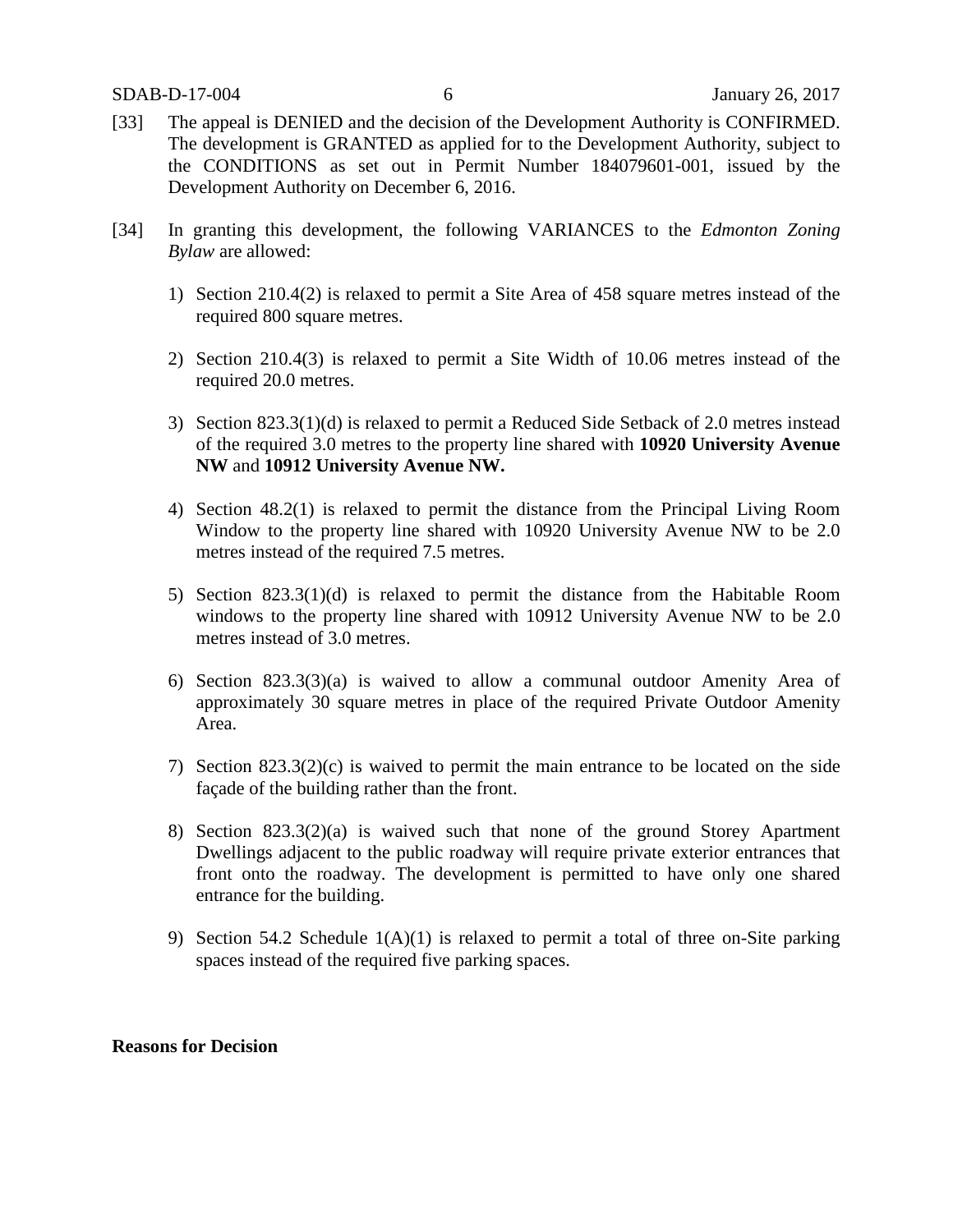- [35] Apartment Housing is a Permitted Use in the RA7 Low Rise Apartment Zone. Under section 210.1, the purpose of the RA7 Zone is "To provide a Zone for Low Rise Apartments." There is no other purpose listed in the General Purpose statement for this zone.
- [36] As the proposed development is a Permitted Use, the issues before the Board were confined to the requested variances from the Development Regulations.
- [37] The requested variances fall into three categories.
- [38] The first category of variances stems from the size of the subject lot, resulting in deficiencies in Lot Size, Lot Width and the Side Yard. The Board has granted these variances for the following reasons:
	- a) The subject lot is an isolated lot. It is on the very edge of the RA7 Zone. The land immediately to the west is zoned RF3 Small Scale Infill Development Zone. The land immediately to the east is within the RA7 Zone, but has been newly developed as a Semi-Detached House. Given that the subject lot is zoned for Low Rise Apartments, and that the purpose of this zone is to provide for Low Rise Apartments, it is a hardship for an owner of this lot to develop it in accordance with the General Purpose of the RA7 Zone without requiring variances to Lot Size, Lot Width and Side Yard Setbacks.
	- b) When considering the streetscape, this development is in scale with the new development immediately to the east, and in accordance with the proposed development in the neighbouring RF3 Zone, which is a significant Semi-detached structure. While the subject development is for an apartment encompassing five units, the units are relatively small, confined to approximately 500 square feet per unit. The entire building footprint is 1,283 square feet, and the entire building area is 2,566 square feet. Accordingly, while the proposed development is for an apartment, the building footprint is in keeping with the neighbouring Semi-detached House. It is therefore in scale with neighbouring developments, and reduces the Board's concerns regarding the Lot Size and Lot Width variances.
	- c) With respect to the variance in the Side Yard Setbacks, the Boards notes that the owner of the lot to the west of the subject development – which is the same Applicant in this case – approves of the development. The owner immediately to the east provided no response. Both of these lots are the most affected by the Side Yard Setback variances. The Board also notes that although the proposed Side Yard Setbacks of 2.0 metres require variances, these setbacks are larger than the setback requirements for a Single Detached House being developed in the RF1 Single Detached Residential Zone.
- [39] The second set of variances deal with the orientation and nature of the front entrance, the Private Outdoor Amenity Area, the private exterior entrance, the separation space from the habitable room windows, and the separation space from the principal living room window (collectively referred to as the "Design Variances"). The Board has granted these Design Variances for the following reasons: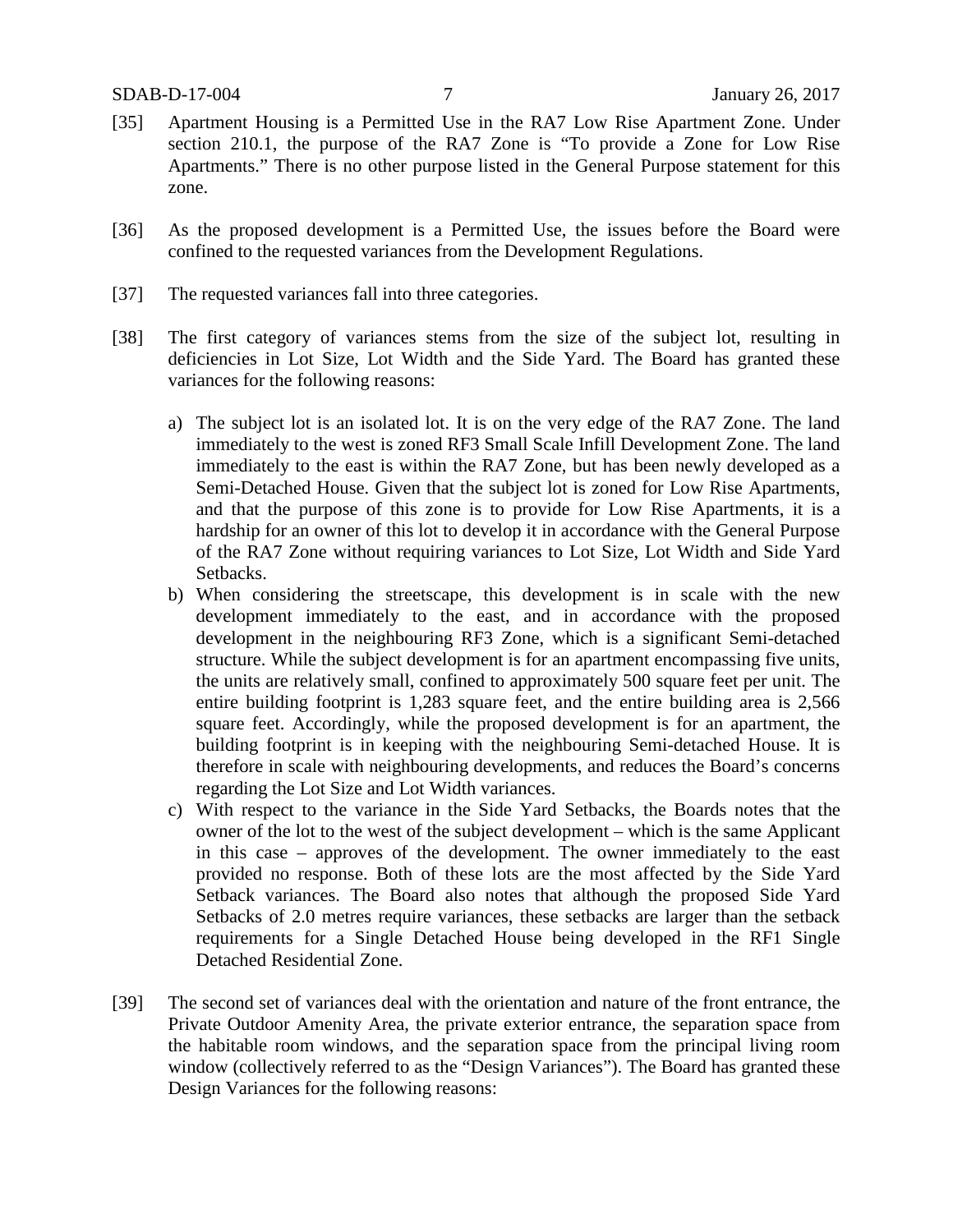- a) The subject lot is located in the 109 Street Corridor Area Redevelopment Plan (the "ARP"). Section 4.0 of the ARP develops a comprehensive streetscape improvement plan for the implementation of the ARP's Development Concept directives, which pursuant to section 4.2 is to be overseen by the Edmonton Design Committee ("EDC"). The design for the subject development was submitted to the EDC, and after completing certain recommended alterations, was approved by the EDC. As the EDC has approved this design, it is evidence for the Board that this design is being made in accordance with the architectural plans for buildings within the ARP.
- b) The Design Variances are also required in order to be able to construct a structure on a lot of this size that will have five separate units. Allowing such a development is in accordance with Policy 4.4.1 of the Municipal Development Plan, which states: "Ensure neighbourhoods have a range of housing choice to meet the needs of all demographic and income groups and create more socially sustainable communities." In particular, policy 4.4.1.1 states: "Provide a broad and varied housing choice, incorporating housing for various demographic and income groups in all neighbourhoods."
- c) Policy 4.4.1.4 further states: "Develop higher density housing and a mix of uses in proximity to LRT stations and transit centres". While the proposed development is not in proximity to a LRT station or transit centre, it is in proximity to a major transit corridor, which identifies this development as a Transit Oriented Development ("TOD").
- d) Within the ARP itself, Policy 3.3.3.3 encourages "Future medium-scale residential development in the form of apartment or multiple-family stacked row housing", where such developments are limited to four floors, a property depth of 40 metres, and has high-quality architecture and urban design. Policy 3.3.3.10 further states that "All medium-scale residential… development within the plan's boundaries will feature improved architecture and urban design that allows for an appropriate transition to adjacent low-scale housing as well as an upgraded public realm". As noted previously, the ARP mandates that the EDC oversees developments within the ARP to ensure that design initiatives are met. The subject development has been reviewed by the EDC and has received the Committee's approval.
- e) For the above stated reasons, the Board finds that granting the Design Variances is in accordance with the applicable statutory plans. Further, the Board finds that the Design Variances are in no way impactful in a negative manner upon either the neighbourhood or the neighbouring properties, particularly given that the design of the building does not create a massive structure as viewed from the streetscape. Further, the concerns expressed by those neighbours who opposed the development focused largely on the parking issues, and not with the requested Design Variances.
- [40] The final variance relates to parking. The Development Authority granted a variance in the required off-street parking from five stalls to three stalls. This variance was opposed by the Appellant on the grounds that street parking is limited in the area. The limited parking is not only due to the increase in density of developments in the area, but also due to the fact that University Avenue only has street parking on the south side of the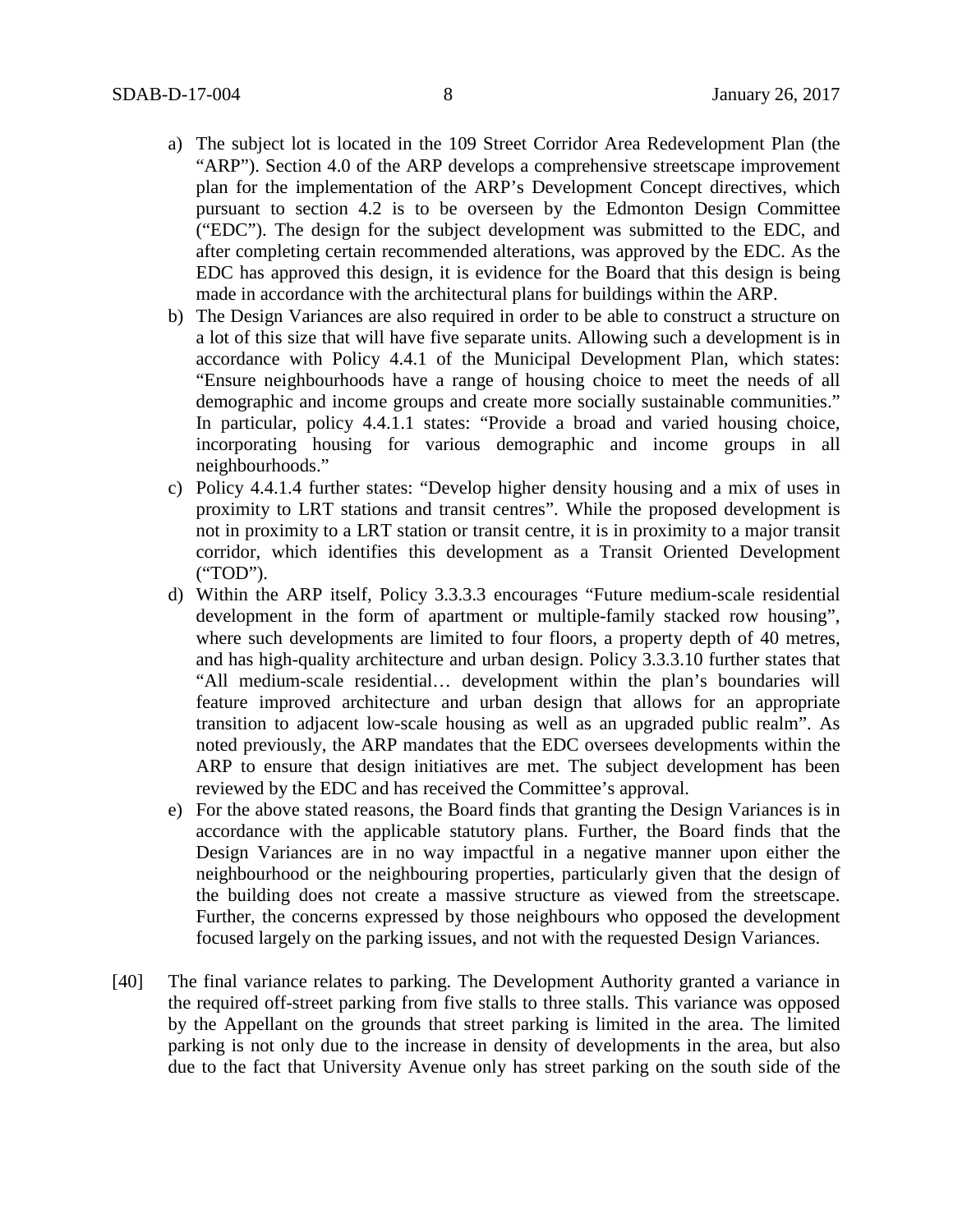street. There is no street parking on the north side of University Avenue. The Board finds and agrees with the Appellant that street parking is limited on University Avenue.

- [41] However, the Board has decided to grant the parking variance for the following reasons:
	- a) This development is a Transit Oriented Development, which anticipates higher density housing in close proximity to a Transit Avenue. Since the subject development is located within 100 metres of a transit corridor, the need for vehicular parking for the proposed development is reduced.
	- b) While the Board notes that there was opposition to the development by neighbouring property owners with respect to the parking variance, the Board also notes that several neighbours within the 60 metre notification area on the south side of University Avenue were in support of the development. The neighbours in support included the owners who would be most impacted by the parking variance.
	- c) The units are one bedroom units of approximately 500 square feet. As such, these units will attract fewer number of residents per unit, and due to their size and proximity to the University of Alberta, the University Hospital, and the 109 Street transit corridor, will be more likely than other developments to attract those whose preferred mode of transportation may not include a personal vehicle.
	- d) As a result, the Board finds that the reduction in parking from five off-street parking spaces to three will not have as material an impact upon on-street parking as would normally be the case. The Board further notes that the Development Authority approved the parking variance after discussions with the City's Transportation Department, which did not express concerns with respect to the parking variance.
- [42] For all the above reasons, the Board finds that granting the required variances will not unduly interfere with the amenities of the neighbourhood, nor materially interfere with or affect the use, enjoyment or value of neighbouring parcels of land. The appeal is denied.

Ian Wachowicz, Chair Subdivision and Development Appeal Board

Board Members In Attendance: B. Gibson; A. Bolstad; N. Hack; C. Weremczuk